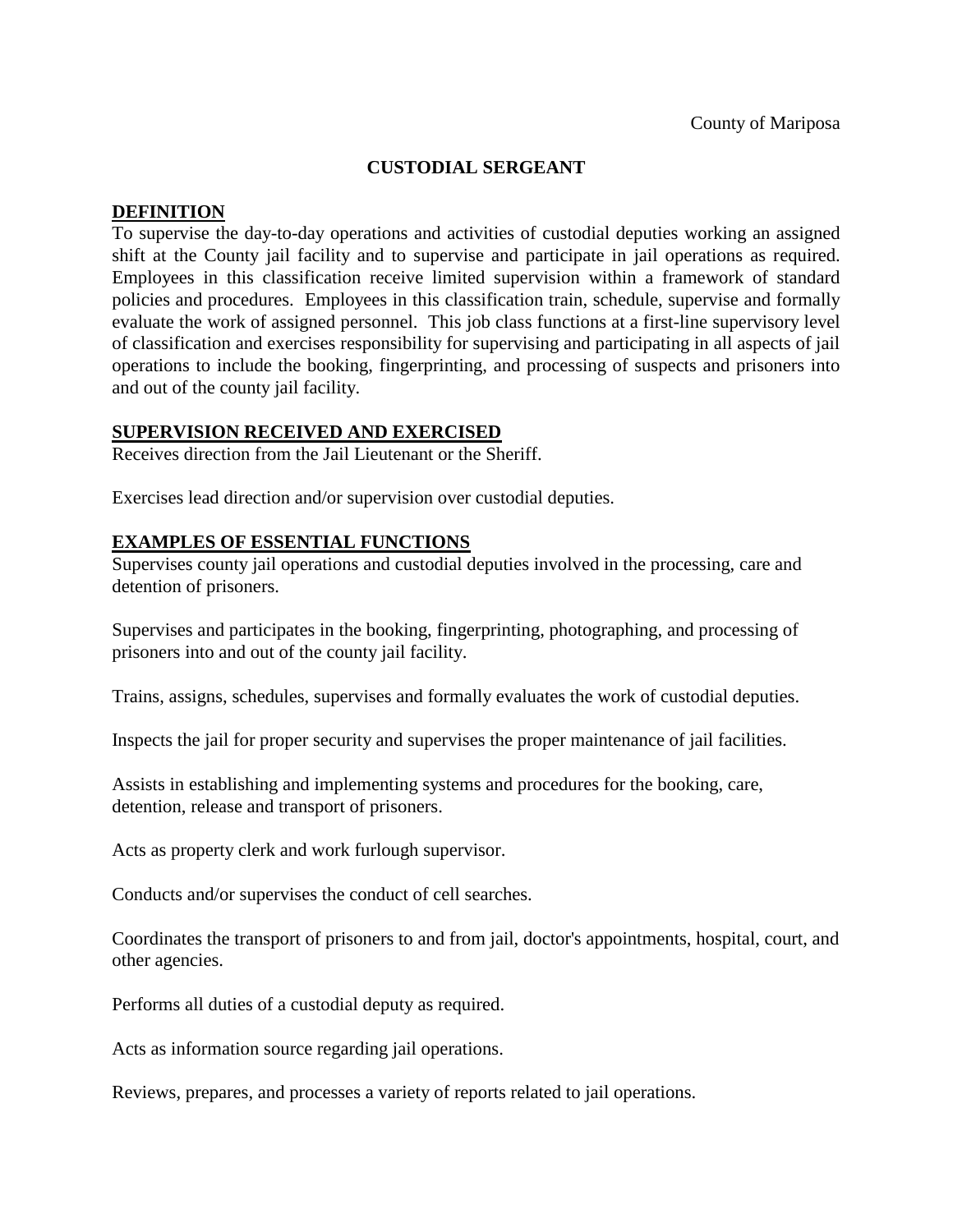County of Mariposa Custodial Sergeant Page 2

Testifies in court.

Performs other related duties similar to the above in scope and function as required.

# **EMPLOYMENT STANDARDS**

**Knowledge of:** 

Care and custody of prisoners.

Federal, state, and local laws regarding jail operations.

Supervisory principles and practices.

Record keeping and report writing methods.

## **Ability to:**

Train and supervise the work of subordinates in the secure and safe processing, care and handling of prisoners.

Communicate effectively in both oral and written forms.

Establish and maintain accurate records and prepare reports.

Maintain discipline and orderly conduct among inmates.

Read, interpret, understand and apply laws, rules, and other policies with sound judgment.

## **TYPICAL WORKING CONDITIONS**

Work is performed in a smoke-free jail environment and correctional facility and external environments with exposure to inclement weather and varying temperatures. Work involves intense concentration on activities going on around one's location on a constant basis throughout the entire work shift. Work occasionally involves personal danger, exposure to noise, chemicals, bodily fluids, infectious diseases and potentially hostile, violent, uncontrollable, and lifethreatening situations.

## **TYPICAL PHYSICAL REQUIREMENTS**

Ability to sit, stand, walk, run, kneel, crouch, bend, stoop, squat, twist, lift, and climb, physically restrain persons, conduct activities on uneven surfaces under various environmental conditions, lift and move with help objects weighing over 100 pounds, use hands to finger, handle, or feel objects, tools, or controls, reach with hands and arms; use of office equipment including computers, telephones, calculators, typewriters, copiers, and fax machines; may require ability to use special equipment including transport vans, cameras, two-way radios, handcuffs and waist/leg chains, firearms, special locks and keys, protective body gear, impact batons, and pepper spray.